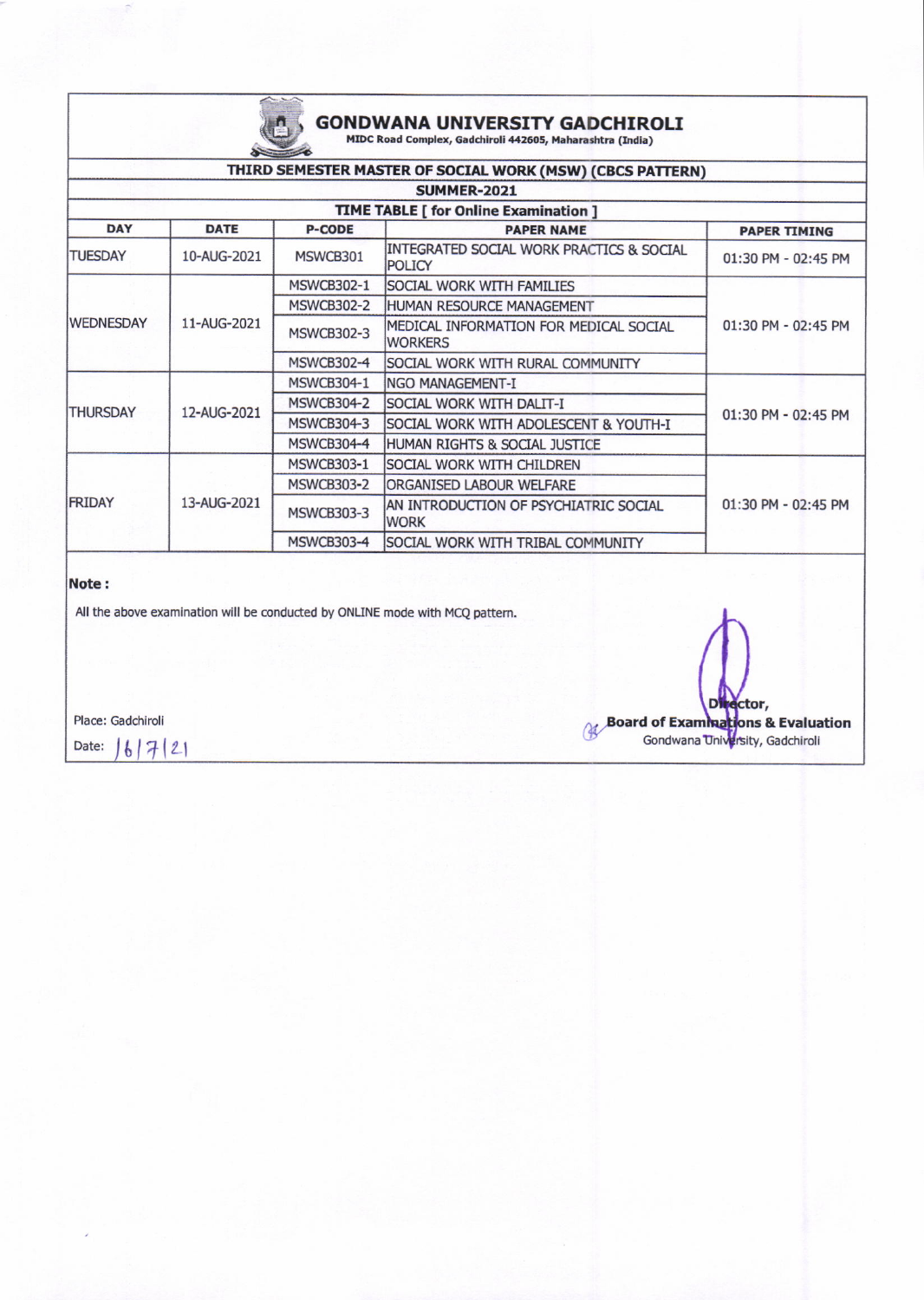# **GONDWANA UNIVERSITY GADCHIROLI**<br>MIDC Road Complex, Gadchiroli 442605, Maharashtra (India)

|                                                            |                    | <b>Contract Services</b> |                                                                   |                     |  |  |  |  |  |
|------------------------------------------------------------|--------------------|--------------------------|-------------------------------------------------------------------|---------------------|--|--|--|--|--|
| FOURTH SEMESTER MASTER OF SOCIAL WORK (MSW) (CBCS PATTERN) |                    |                          |                                                                   |                     |  |  |  |  |  |
|                                                            | <b>SUMMER-2021</b> |                          |                                                                   |                     |  |  |  |  |  |
| <b>TIME TABLE [ for Online Examination ]</b>               |                    |                          |                                                                   |                     |  |  |  |  |  |
| <b>DAY</b>                                                 | <b>DATE</b>        | <b>P-CODE</b>            | <b>PAPER NAME</b>                                                 | <b>PAPER TIMING</b> |  |  |  |  |  |
| <b>TUESDAY</b>                                             | 10-AUG-2021        |                          | SOCIAL LEGISLATION PLANNING & DEVELOPMENT                         | 05:00 PM - 06:15 PM |  |  |  |  |  |
| <b>WEDNESDAY</b>                                           | 11-AUG-2021        |                          | HEALTH CARE ADMINISTRATION & PROGRAMME                            | 05:00 PM - 06:15 PM |  |  |  |  |  |
|                                                            |                    |                          | SOCIAL WORK WITH URBAN COMMUNITY                                  |                     |  |  |  |  |  |
|                                                            |                    |                          | HUMAN RESOURCE MANAGEMENT                                         |                     |  |  |  |  |  |
|                                                            |                    |                          | <b>WOMEN &amp; DEVELOPMENT</b>                                    |                     |  |  |  |  |  |
| <b>THURSDAY</b>                                            | 12-AUG-2021        |                          | CHILDREN IN DIFFICULT SITUATION                                   | 05:00 PM - 06:15 PM |  |  |  |  |  |
|                                                            |                    |                          | TRIBAL DEVELOPMENT: ADMINISTRATION ISSUES<br><b>&amp; WELFARE</b> |                     |  |  |  |  |  |
|                                                            |                    |                          | LABOUR LEGISLATION & SOCIAL WORK                                  |                     |  |  |  |  |  |
|                                                            |                    |                          | THE FIELD OF MEDICAL & PSYCHIATRIC SOCIAL<br><b>WORK</b>          |                     |  |  |  |  |  |
| <b>FRIDAY</b>                                              | 13-AUG-2021        |                          | NGO MANAGEMENT-II                                                 | 05:00 PM - 06:15 PM |  |  |  |  |  |
|                                                            |                    |                          | SOCIAL WORK WITH ADOLESCENT & YOUTH-II                            |                     |  |  |  |  |  |
|                                                            |                    |                          | HUMAN RIGHTS & SOCIAL JUSTICE-II                                  |                     |  |  |  |  |  |
|                                                            |                    |                          | SOCIAL WORK WITH DALIT-II                                         |                     |  |  |  |  |  |

#### Note:

All the above examination will be conducted by ONLINE mode with MCQ pattern.

Place: Gadchiroli

Date:  $16|7121$ 

ctor, Board of Examinations & Evaluation<br>Gondwana University, Gadchiroli